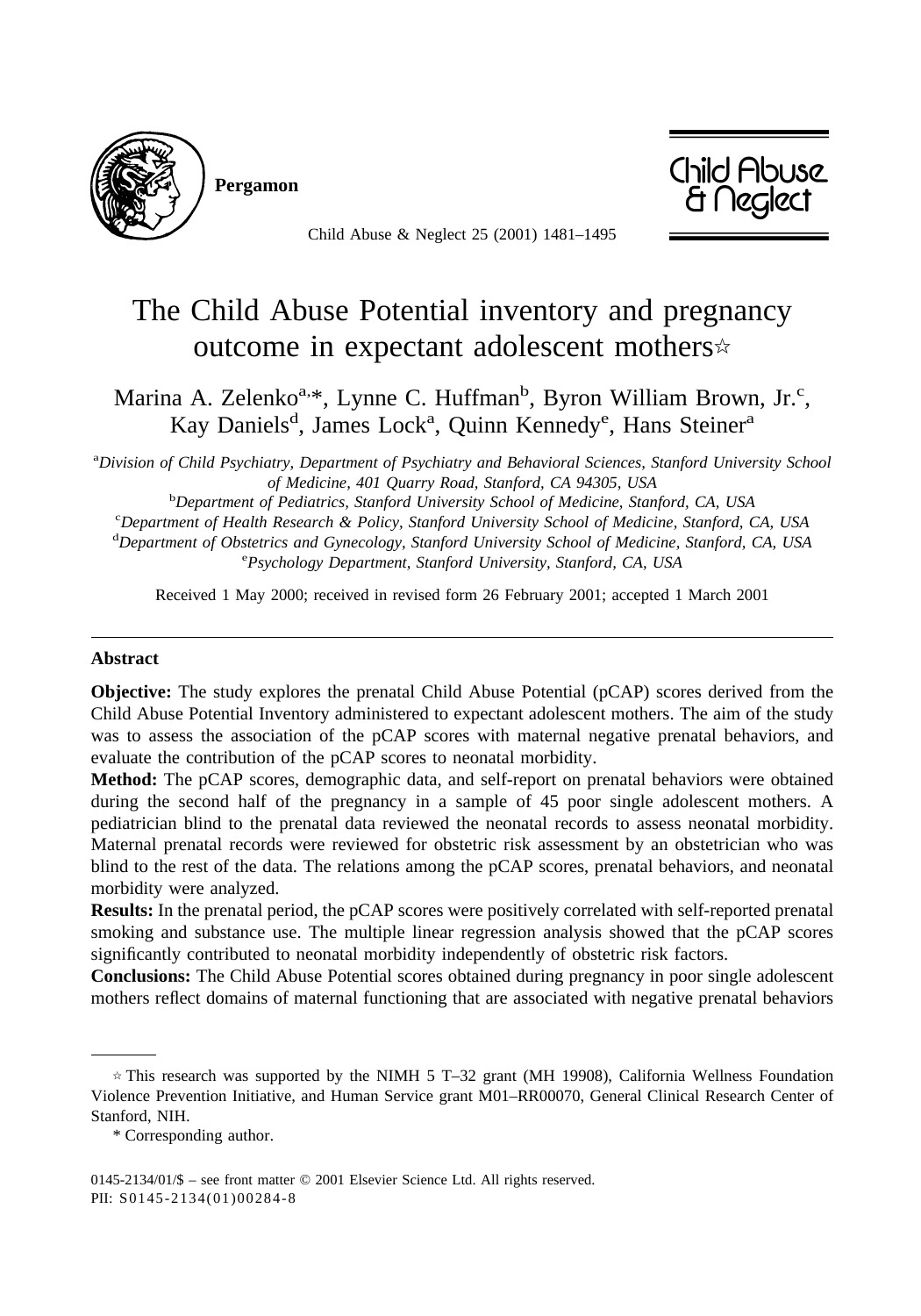and appear to be important for predicting neonatal morbidity. Further studies are warranted to validate the prenatal use of the Child Abuse Potential Inventory. © 2001 Elsevier Science Ltd. All rights reserved.

*Keywords:* CAPI; Adolescent pregnancy

## **Introduction**

The association between neonatal morbidity and child maltreatment has been a topic of considerable interest. The reports of high incidence of neonatal medical problems, premature births, and low birth weights in abused children have suggested that these problems may place a child at a higher risk for maltreatment (Famularo, Fenton, & Kinscherff, 1992), possibly because of maternal depression and negative feelings related to the birth of a sick infant (Drotar, Baskiewicz, Irvin, Kennell, & Klaus 1975; Emde & Brown, 1978), unrealistic expectations of a child's development (Blacher, 1984), early separations that might interfere with the development of affectionate bonds between the infant and the parents (Egeland  $\&$ Vaughn, 1981), or a lack of behaviors in a sick infant that are requisite for reciprocal interaction with the parent (Wasserman, Lennon, Allen, & Shilansky, 1987).

In contrast, some studies have failed to show differences between abusive and nonabusive families in rates of premature birth and medical complications of infancy (Egeland & Brunnquell, 1979; Egeland & Vaughn, 1981). A prospective prenatal-postnatal study showed that mothers prenatally determined to be at high risk for maltreatment were more likely to be identified as neglectful during the first 2 years of the children's life, and the neglected children were born with lower birth weight than children who were not neglected (Brayden, Altemeier, Tucker, Dietrich, & Vietze, 1992). The authors suggest that some neglect may be initiated prenatally and present as negative prenatal behaviors. Examples of these negative behaviors may include failure to provide prenatal care and adequate nutrition for the fetus (Work, 1994), failure to protect the fetus from chemical assault by drugs and alcohol (Little & VanBeveren, 1996), denial of the pregnancy (Spielvogel & Hohener, 1996), and physical assault of the fetus (Condon, 1986; 1987; Risemberg, 1989). In our previous study (Zelenko, Lock, Kraemer, & Steiner, 2000), we found that neonatal morbidity in cases reported to Child Protective Services (CPS) was higher than in the general population *only* if the CPS report was based on deficient prenatal maternal functioning (e.g., inadequate prenatal care, drug use, alcohol use, and psychological disturbances during pregnancy). We called this deficient functioning of the expectant mother "Early Maternal Inadequacy."

The above studies suggest that neonatal morbidity in some cases may be preceded by inadequate treatment (i.e., negative attitudes and consequent negative behaviors toward the fetus) by the expectant mother. Considering serious health, development, and financial implications of inadequate prenatal maternal functioning, we undertook this longitudinal prenatal-postnatal project to explore the phenomenon of the Early Maternal Inadequacy further. Because the negative behaviors are often covert and not available to measure, it might be helpful to study attitudes underlying the behaviors. In search of a measure of early